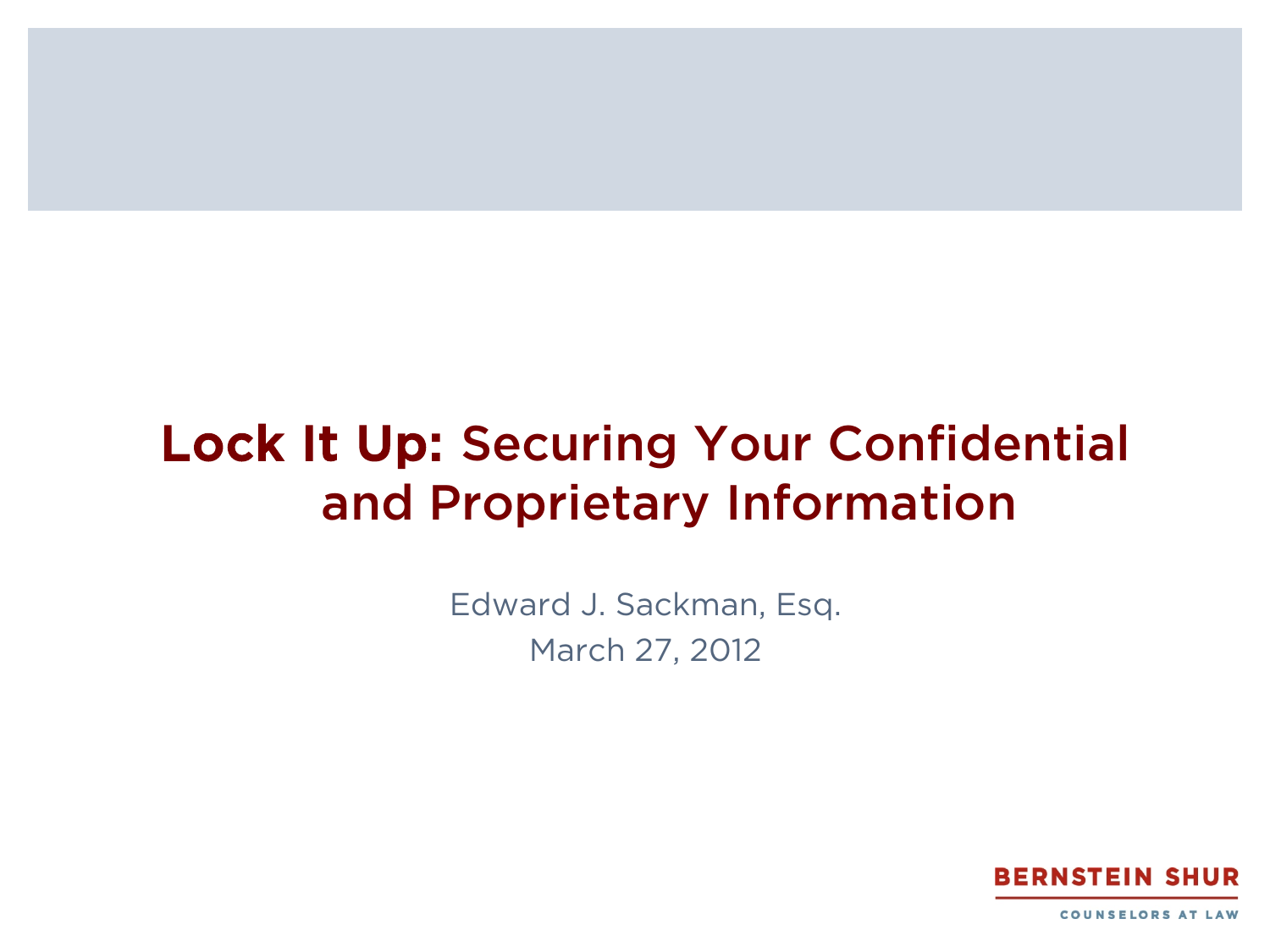#### What to Protect?

- Business information
	- Confidential business information, including pricing, business plans and internal financials
	- Customers and customer contacts
	- Good will

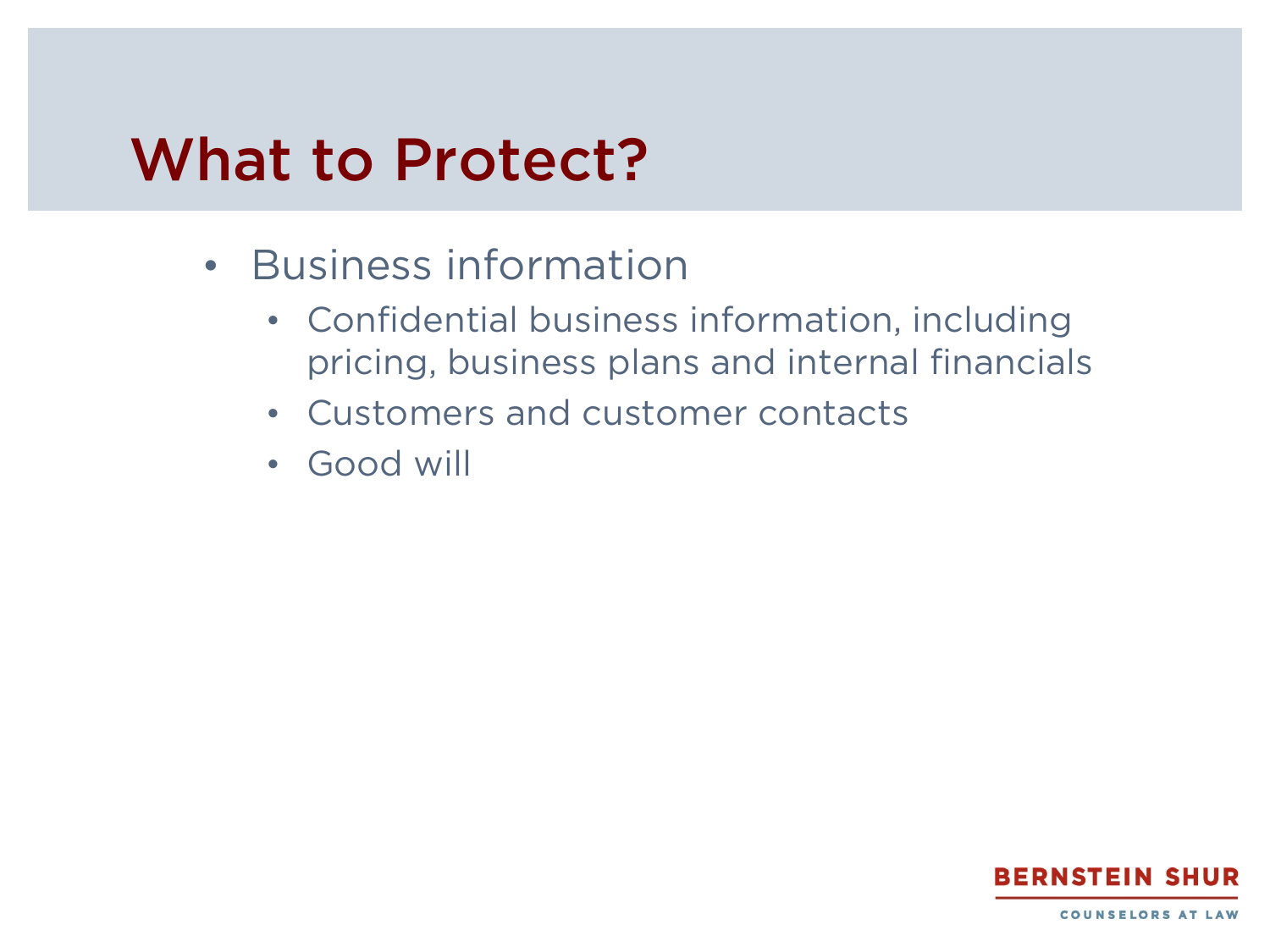#### What to Protect?

- Intellectual Property
	- Patents: inventions
	- Copyrights: fixed original works
	- Trademarks: marks used in commerce
	- Trace secrets: good idea + secret (the secret sauce)

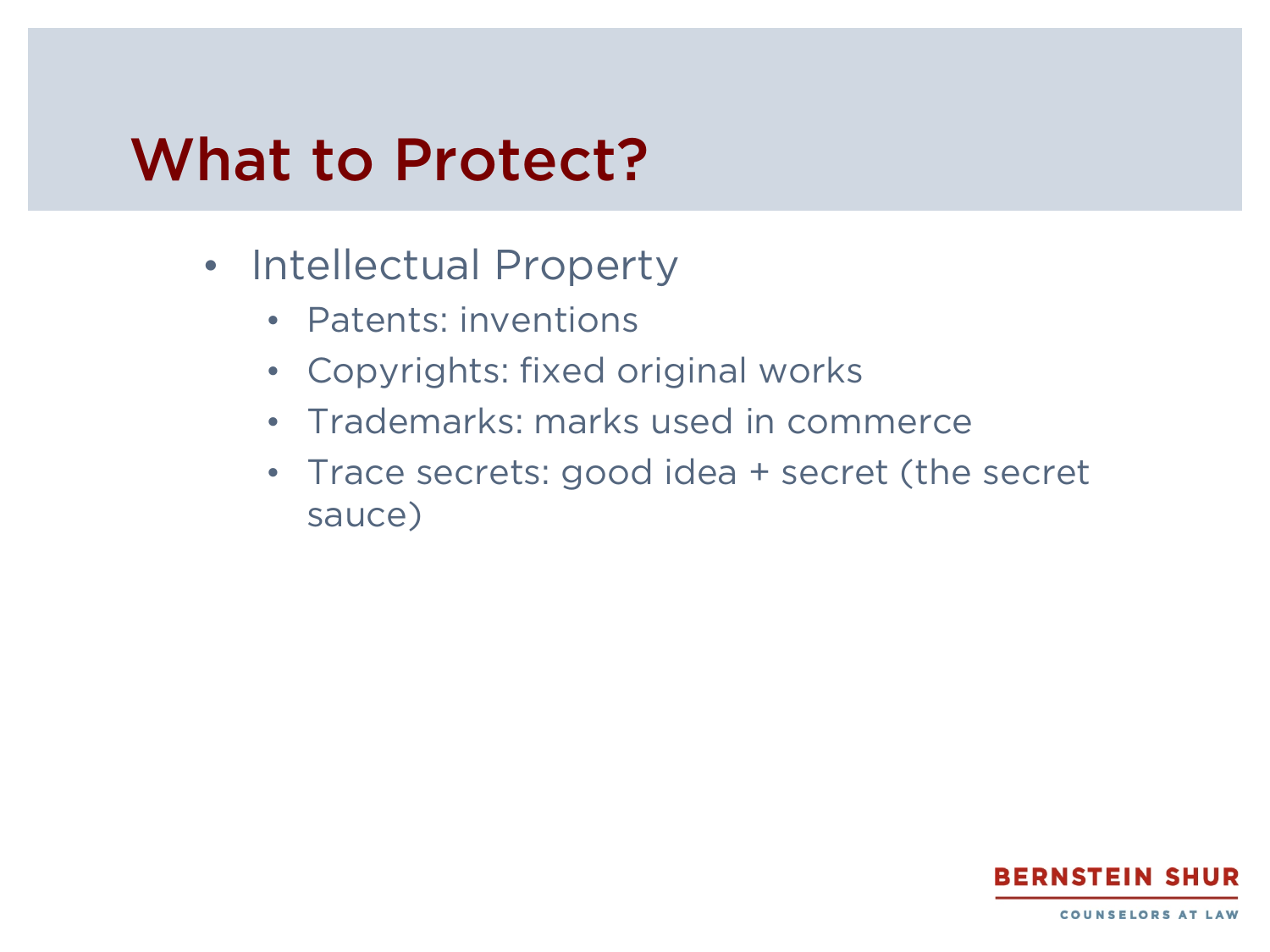- Protecting your business information
	- Handbooks
	- Confidentiality policies
	- Restrictive covenants (different rules in Massachusetts)

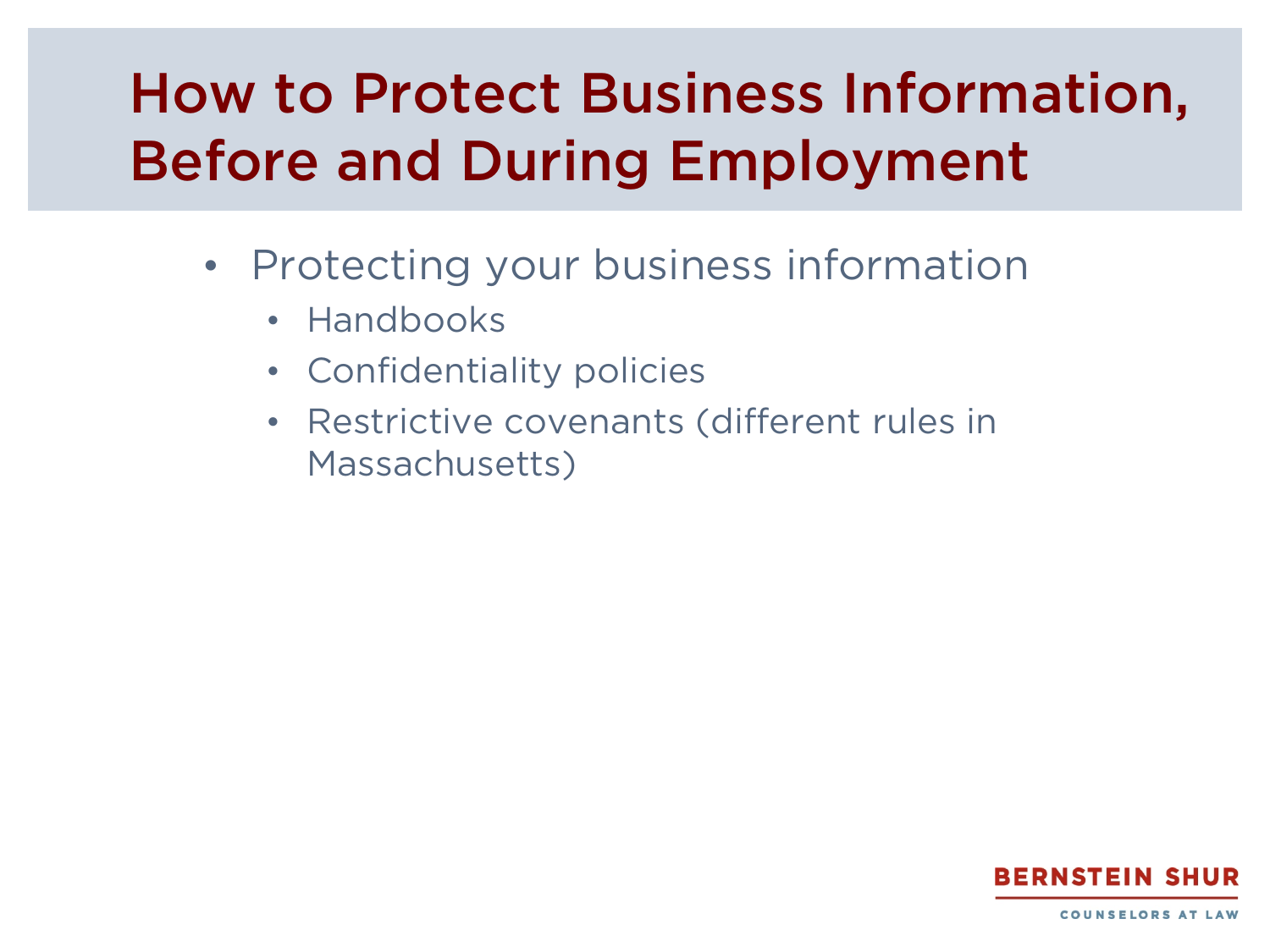- Handouts
	- Confidentiality provisions
	- Outline security measures: levels of access, password protection and physical security
	- Handbooks are not contracts

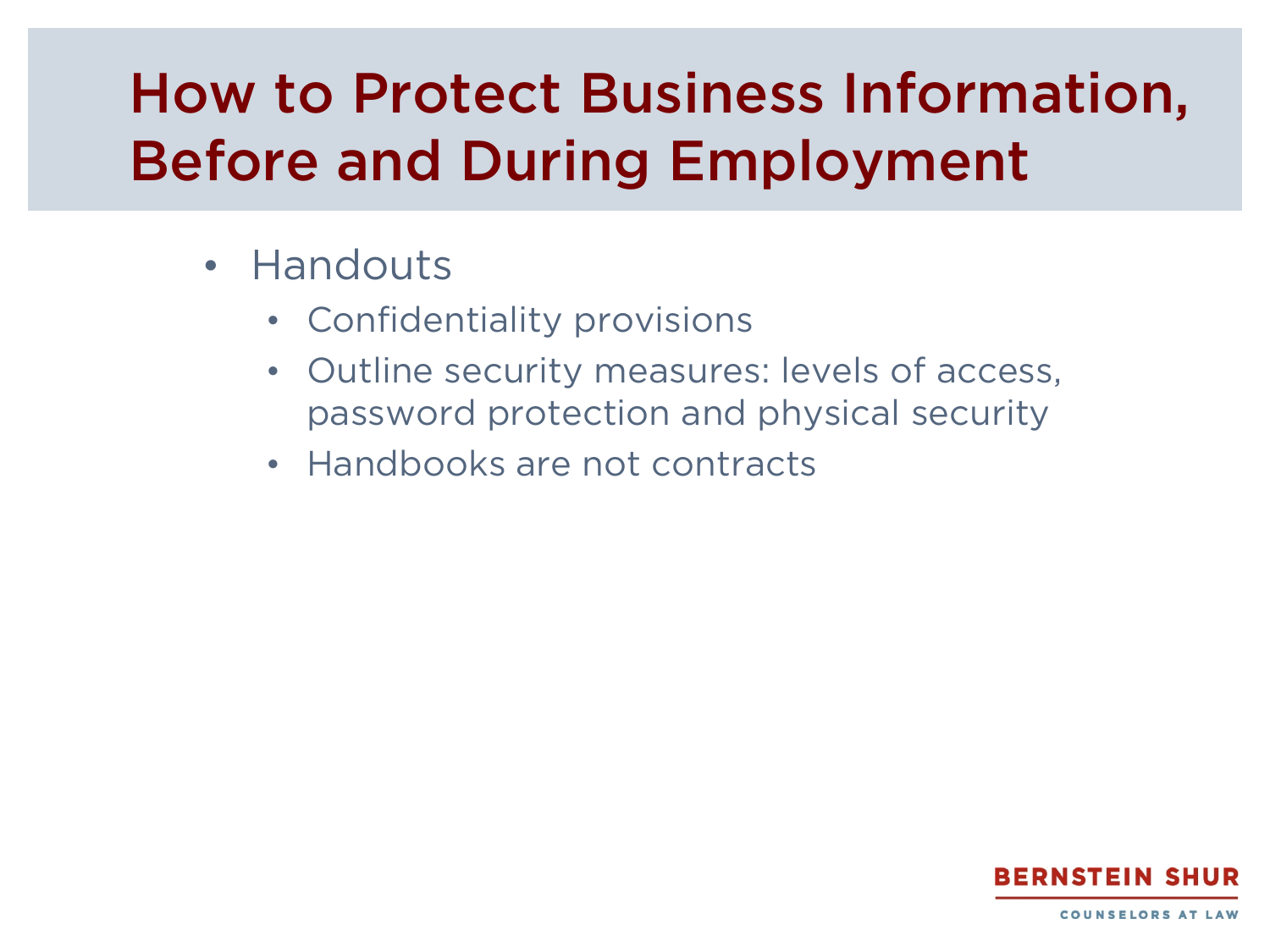- Confidentiality Policies
	- Policies vs. non-disclosure agreements
	- Good definitions required, must tell employees what is confidential
	- Follow through required, train employees, mark confidential documents as confidential and conduct audits

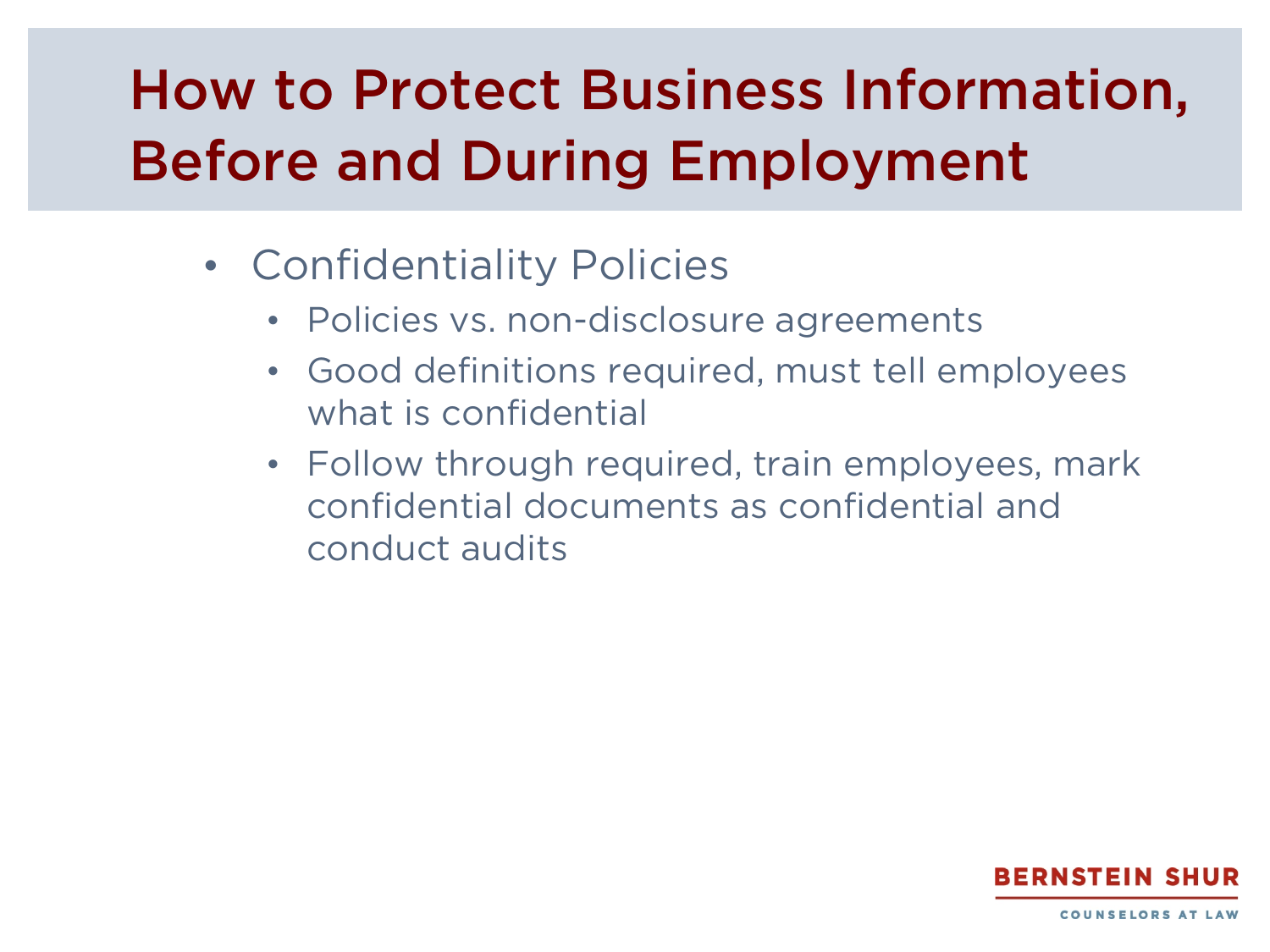- Types of restrictive covenants
	- Non-disclosure agreements
	- Non-competition agreements
	- Non-solicitation agreements

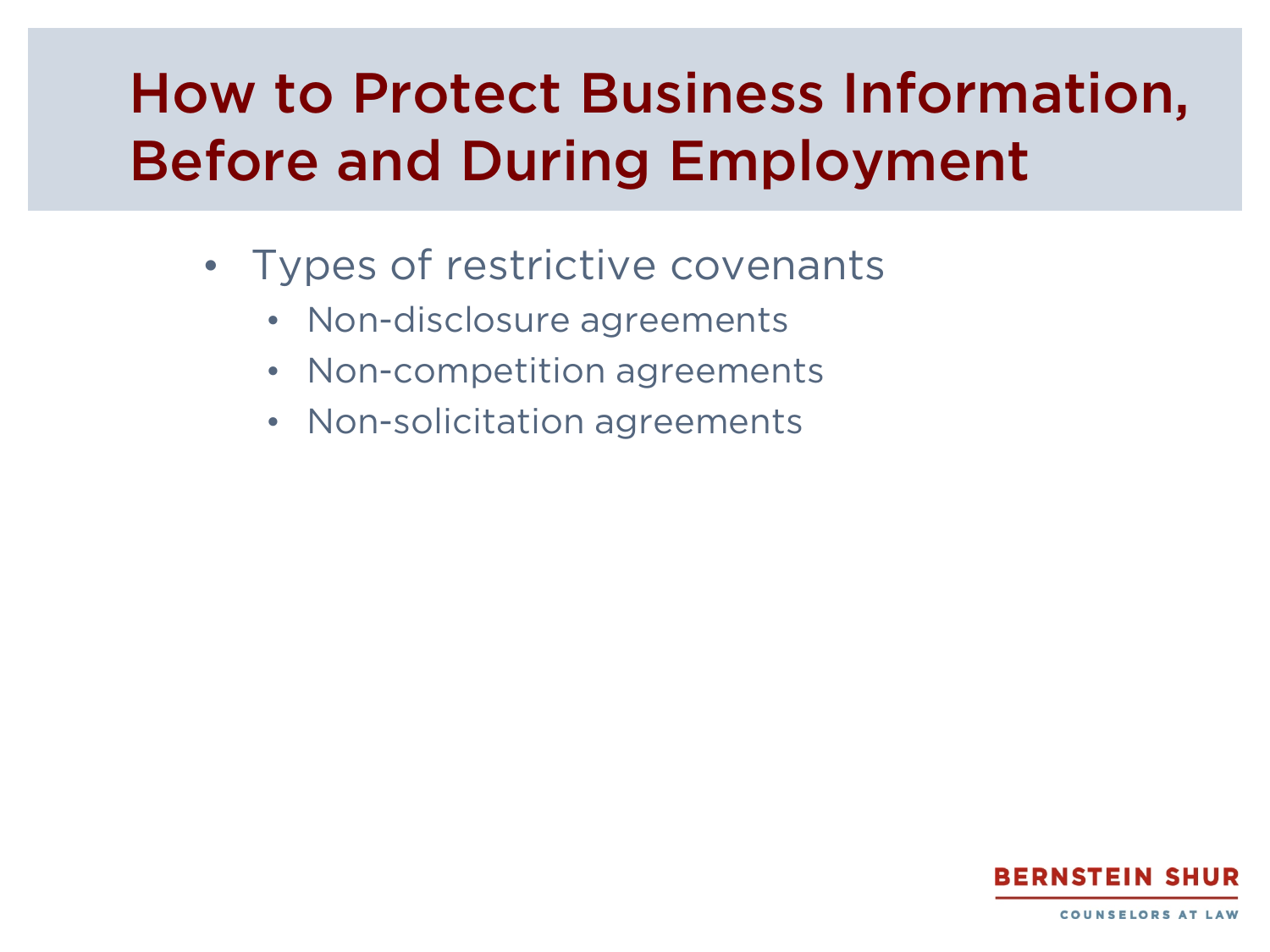- Restrictive covenants
	- Protects legitimate interest
	- Reasonably tailored to protect legitimate interest
	- No undue hardship
	- Not contrary to the public interest

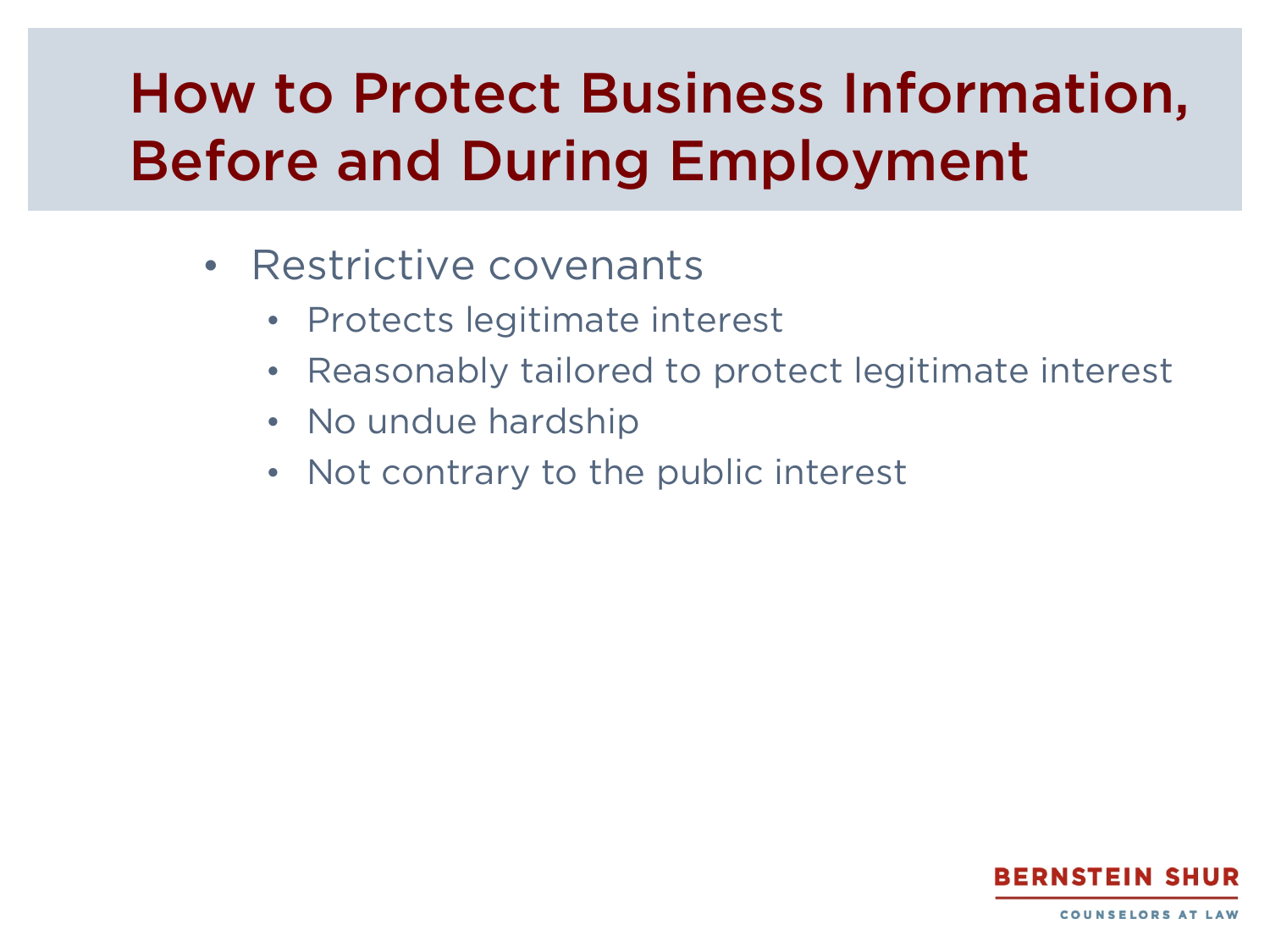- Legitimate interests
	- Confidential business information
	- Customers and customer contacts
	- Good will
	- Trade secrets

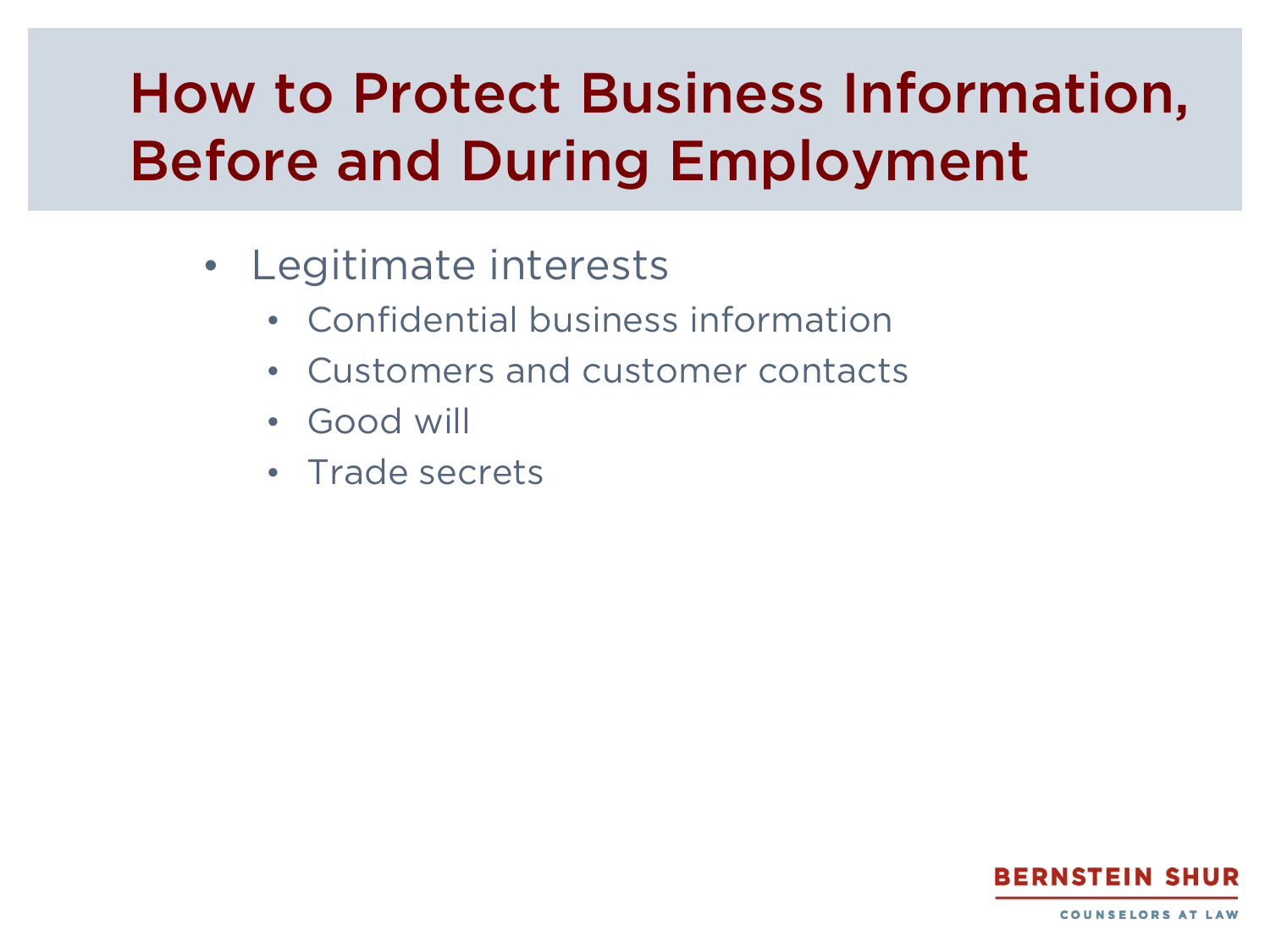- Reasonably tailored to protect legitimate interests
	- What can't the employee do?
	- Where can't the employee do it?
	- For how long?

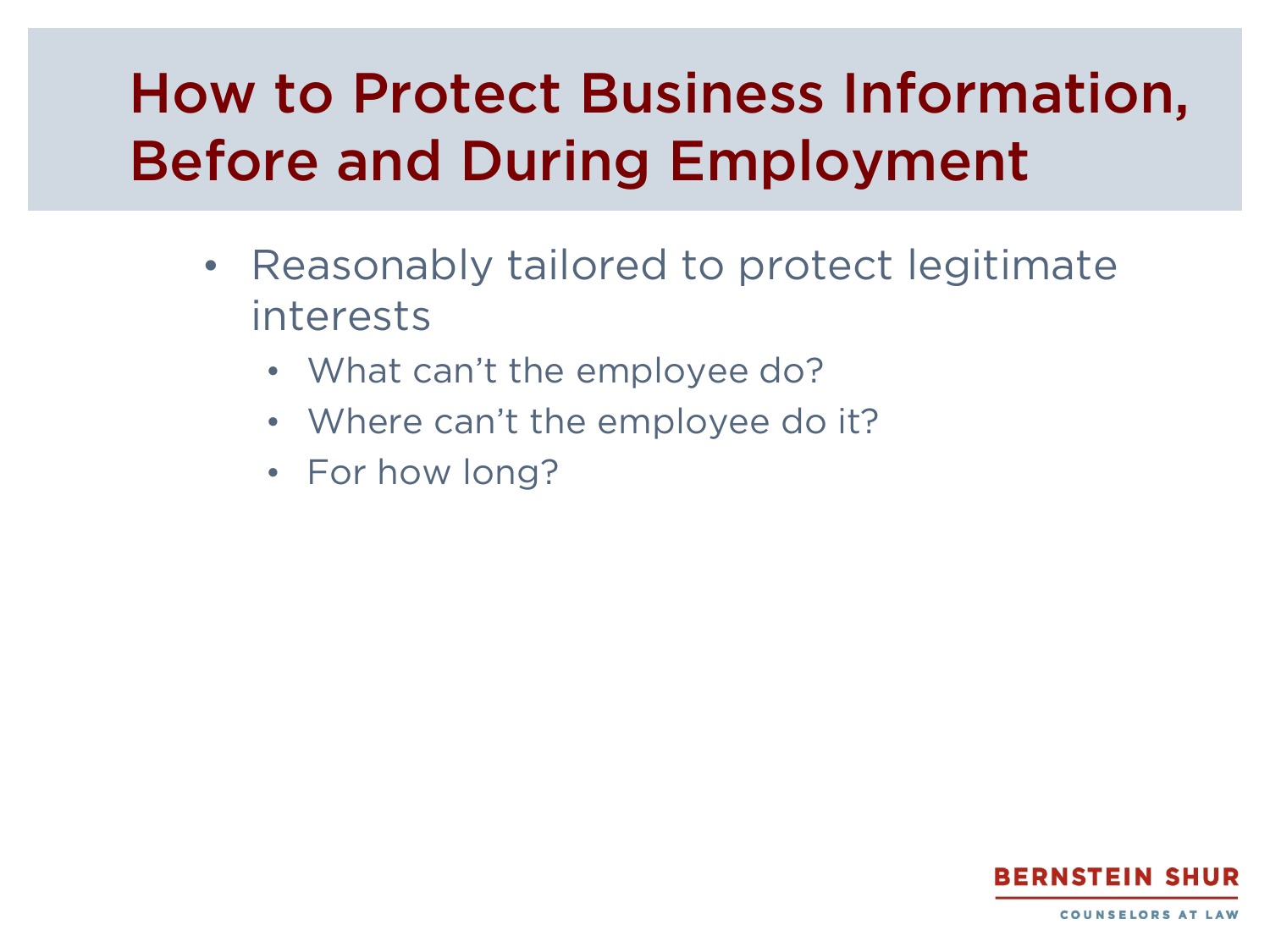- No undue hardship
	- General skills and knowledge
	- Can the employee still work
	- Severance packages

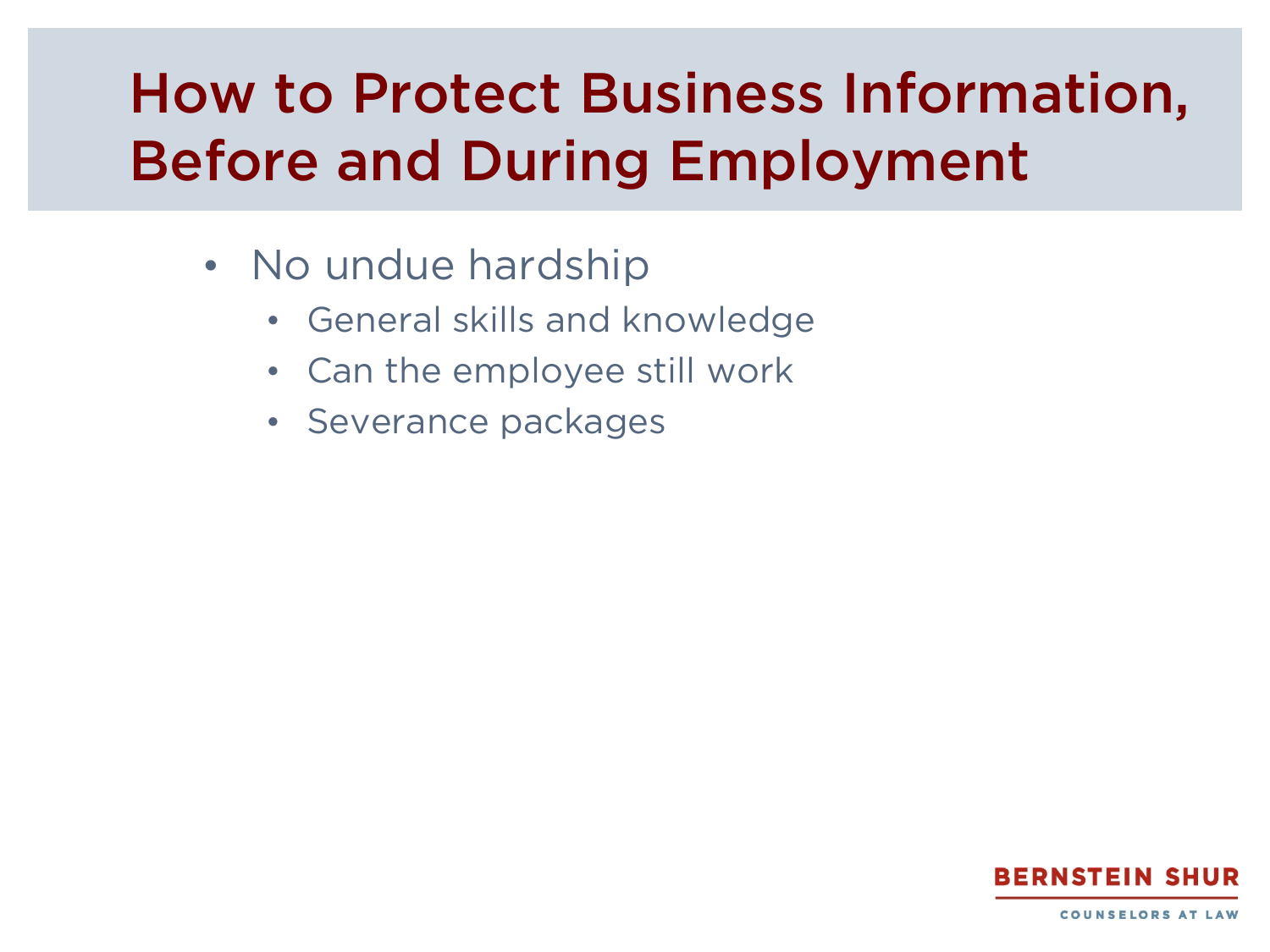- The public interest
	- No monopolies
	- Consider the field: doctors and emergency treatment

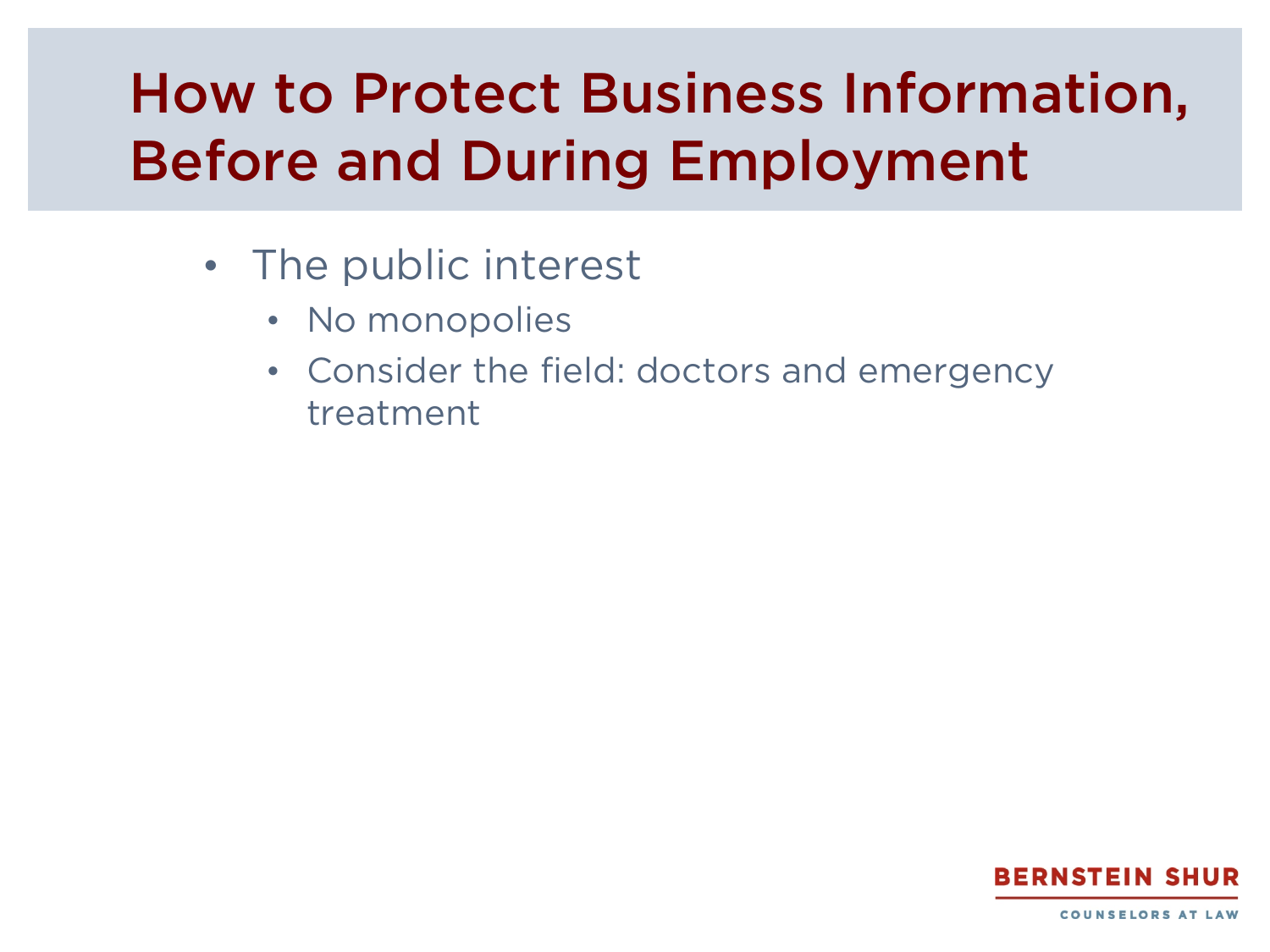- Demonstrating good faith
	- Early disclosure
	- Severability provision and "blue penciling"

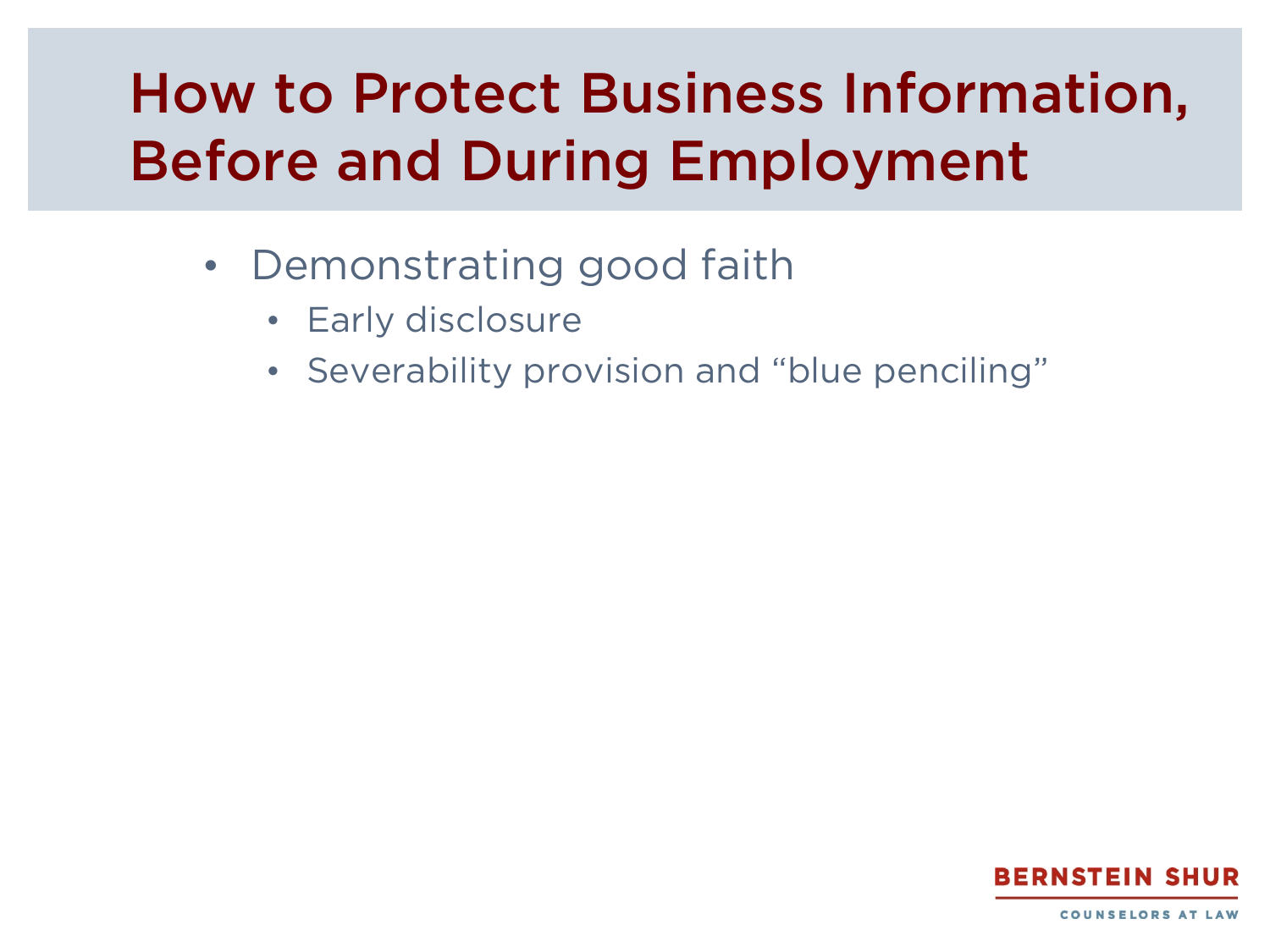- General rule: the employer owns the intellectual property the employee creates in the scope of his or her employment
- Be aware of:
	- Independent contractors
	- The tinkering employee
	- Joint authorship

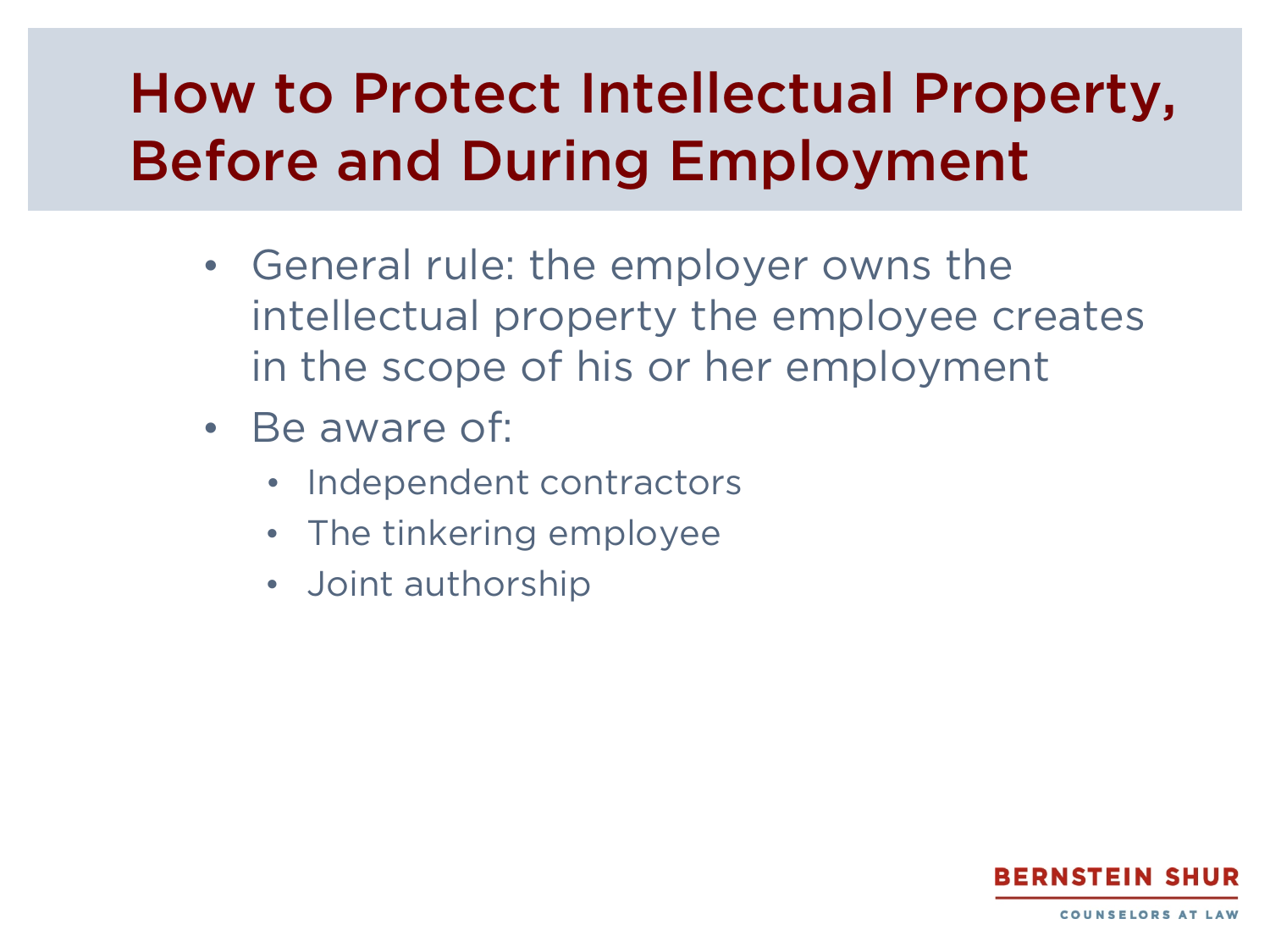- Invention assignment agreements
	- Can be done prior to invention
	- Characteristics of good agreements
	- Power of attorney provisions

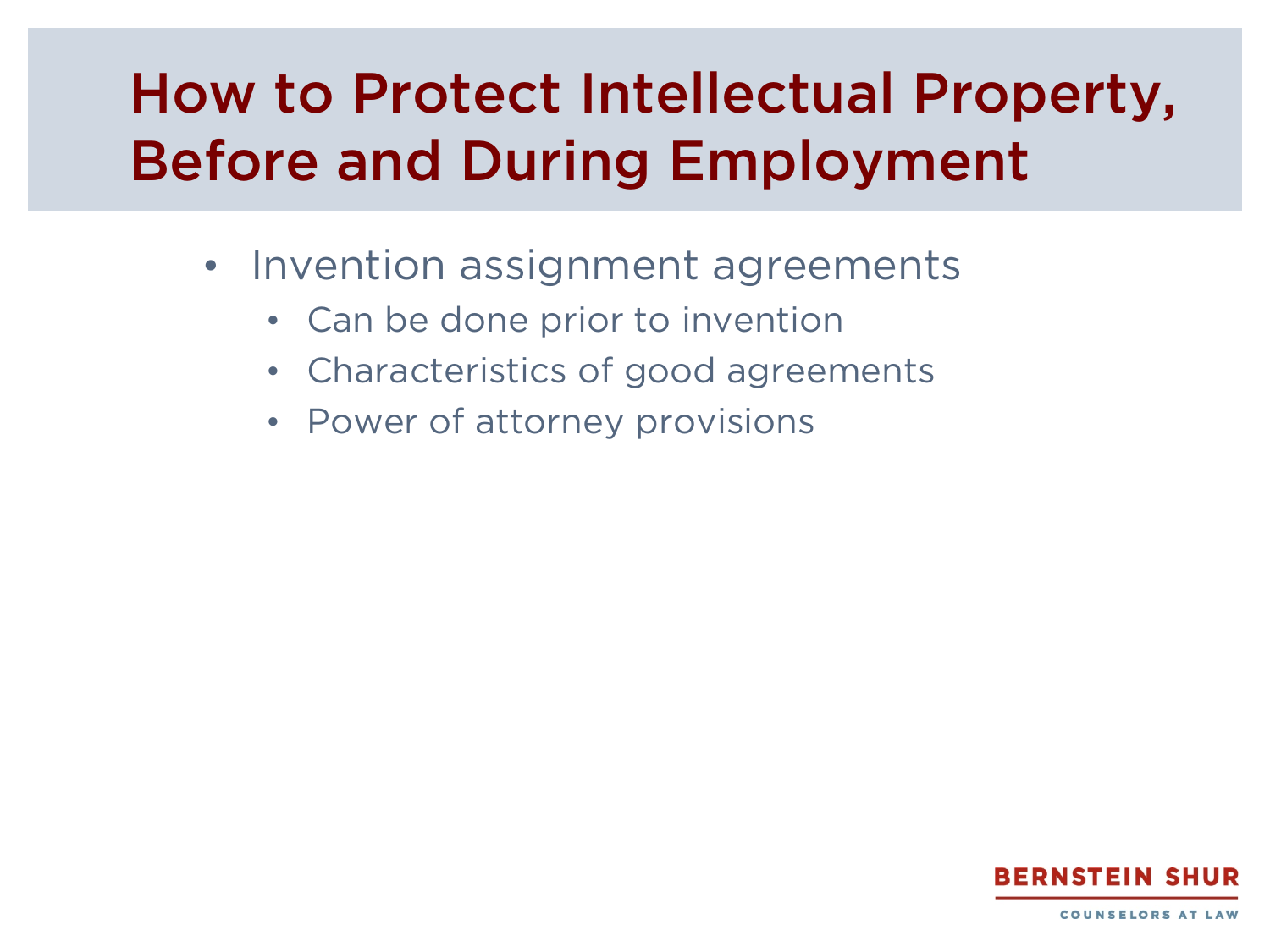- Work for hire agreements, including copyrights and sometimes trademarks
	- Characteristics of good work for hire agreements
	- Things to look out for
		- Employee-designed trademarks
		- Website design and hosting

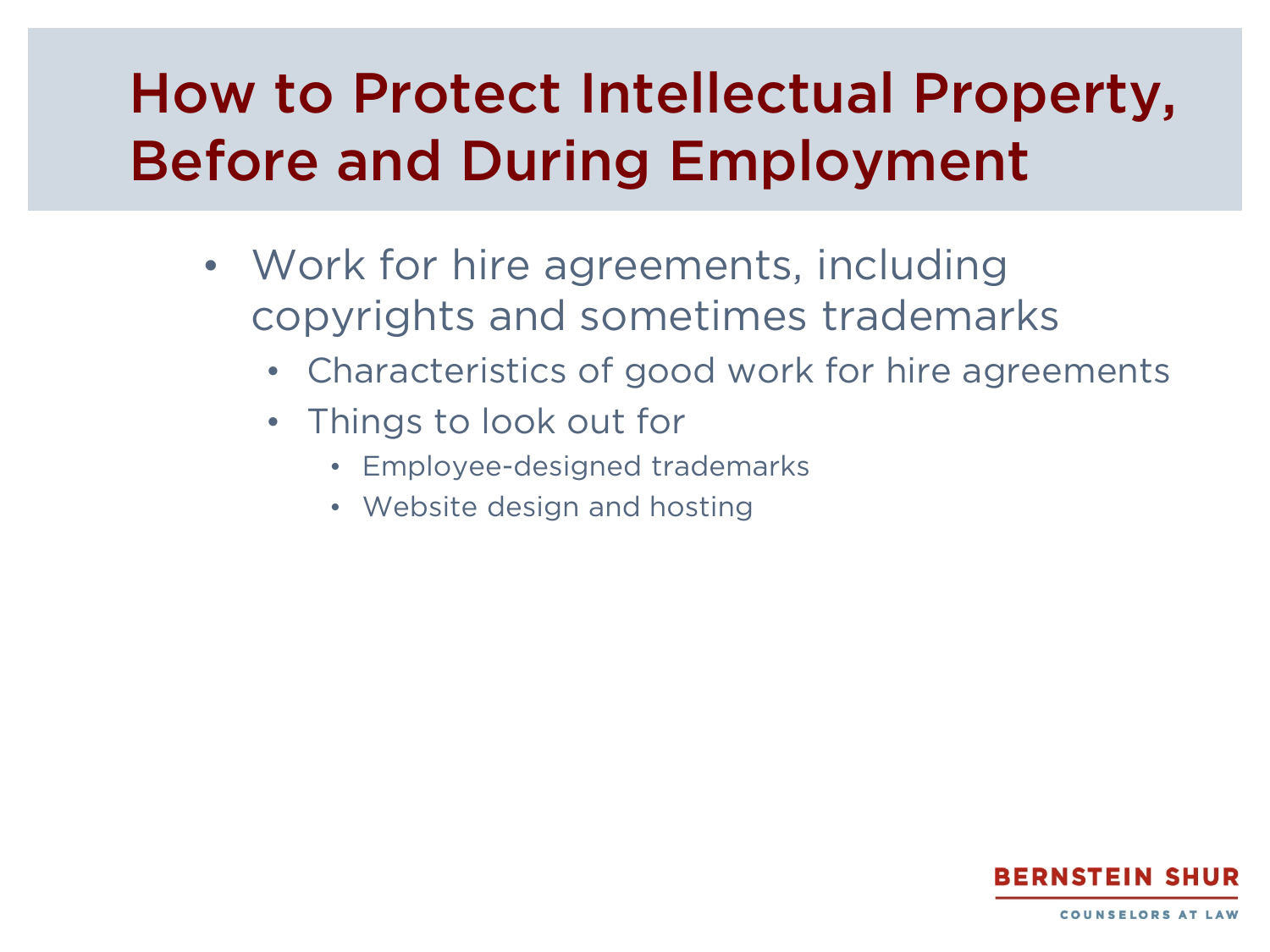- Protecting trade secrets with documents
	- Restrictive covenants
	- Handbook provisions and confidentiality policies
	- Be careful with independent contractors

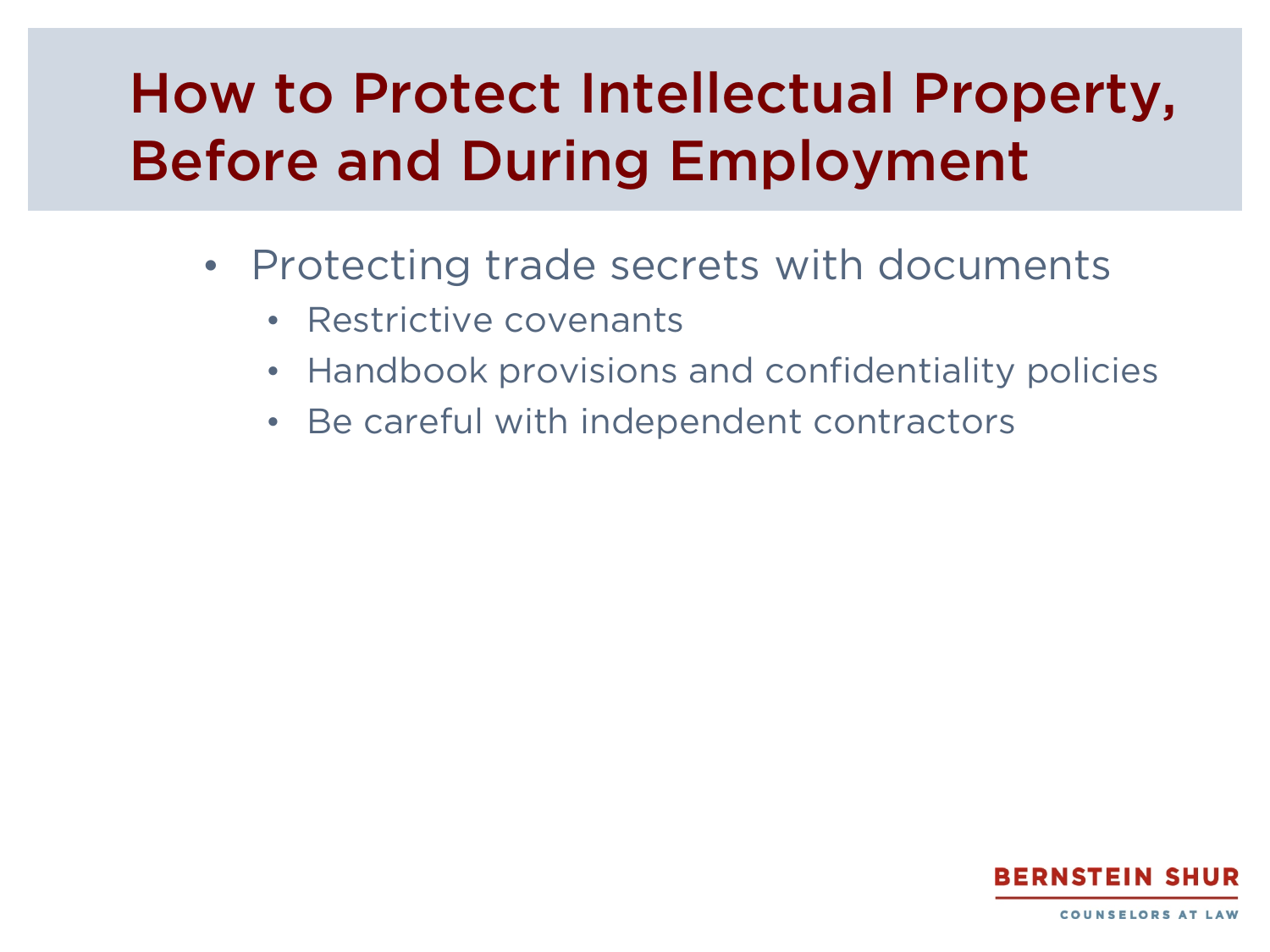- Protecting trade secrets with procedures
	- Password protection and levels of access
	- Site should be physically secure, no "wanderers"
	- Keep an inventory of laptops, cell phones, thumb drives and other mobile media

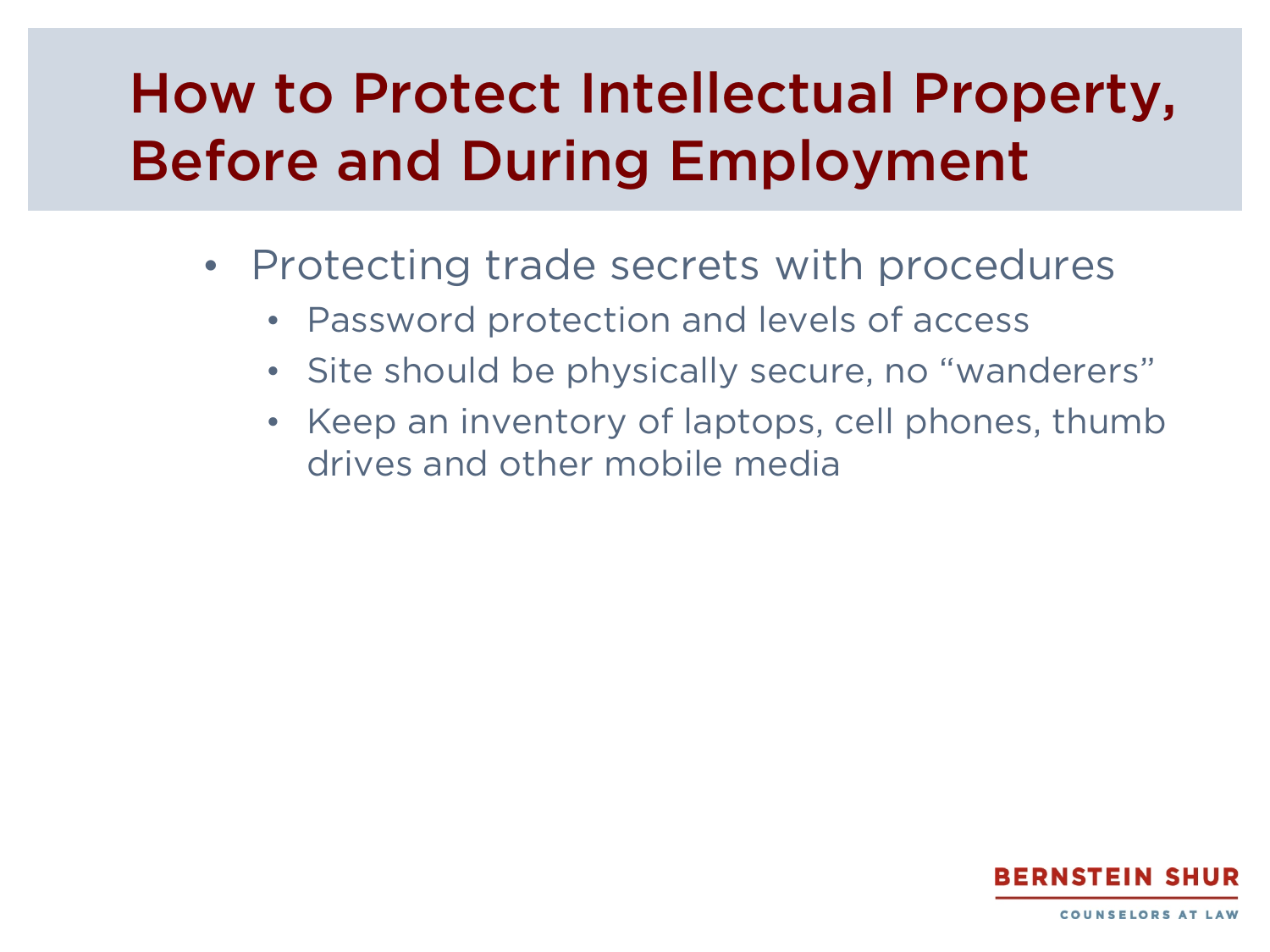- Controlling technology
	- Control email access
	- Control thumb drives, external hard drives and other mobile media
	- Control cell phones

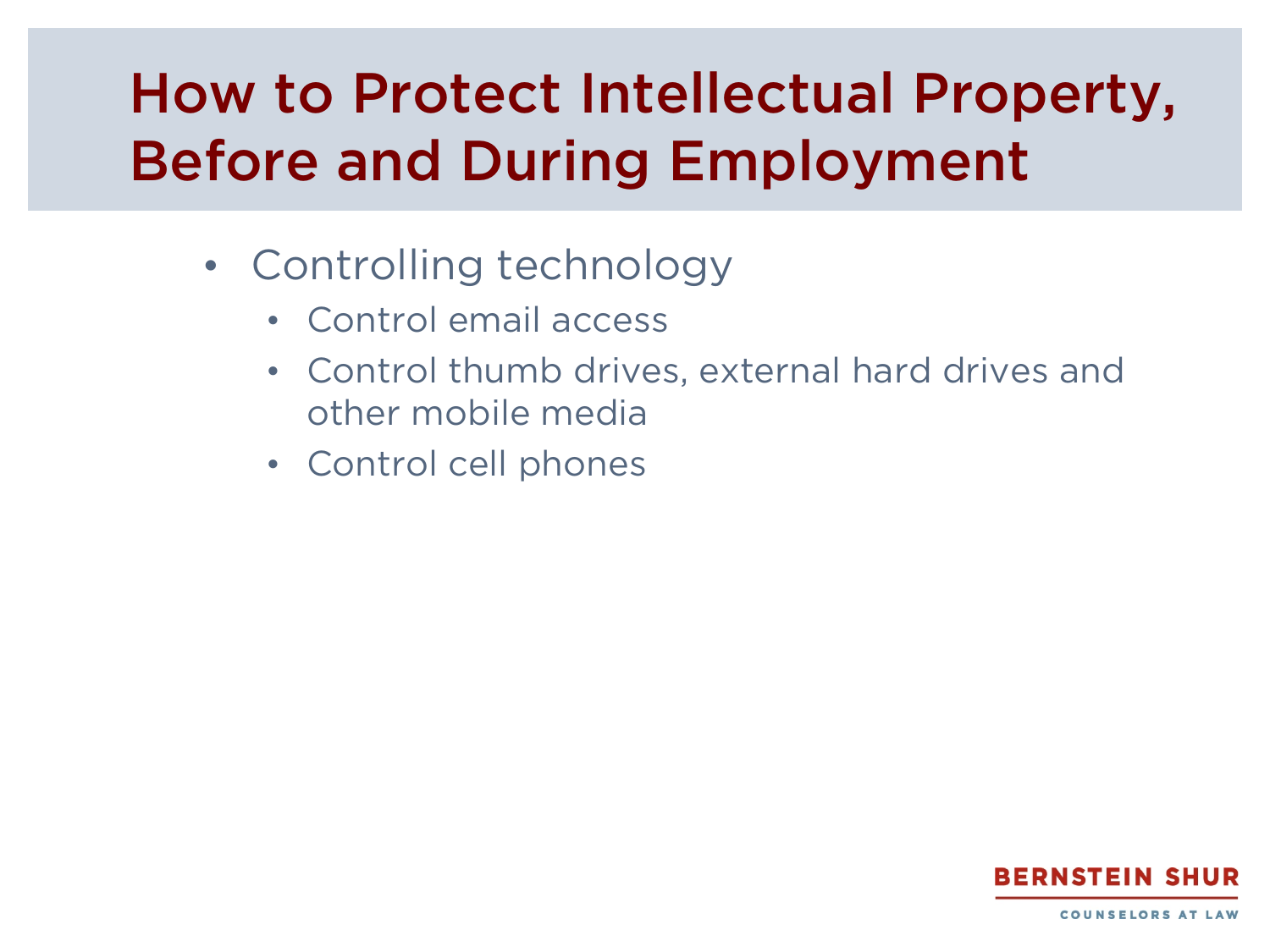### Post-employment and Beyond

- The exit interview
	- Remind the employee of ongoing obligations
	- Collect all equipment
	- Outgoing confidentiality agreements
	- Document cutting off access

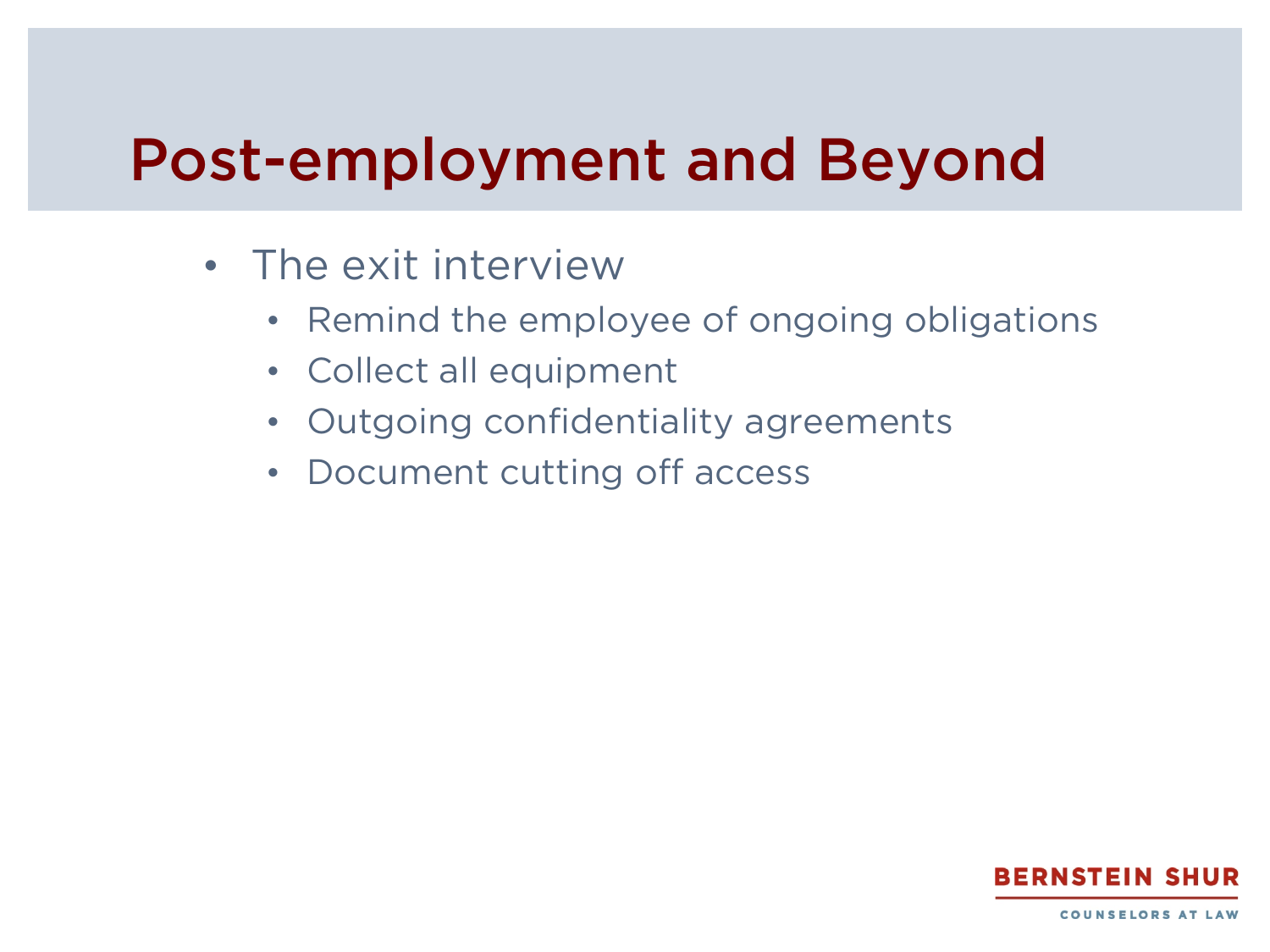## Post-employment and Beyond

- Considerations post-employment
	- Preserve equipment
	- Handling the employee who leaves abruptly
	- Post-employment letter and request for attested statements

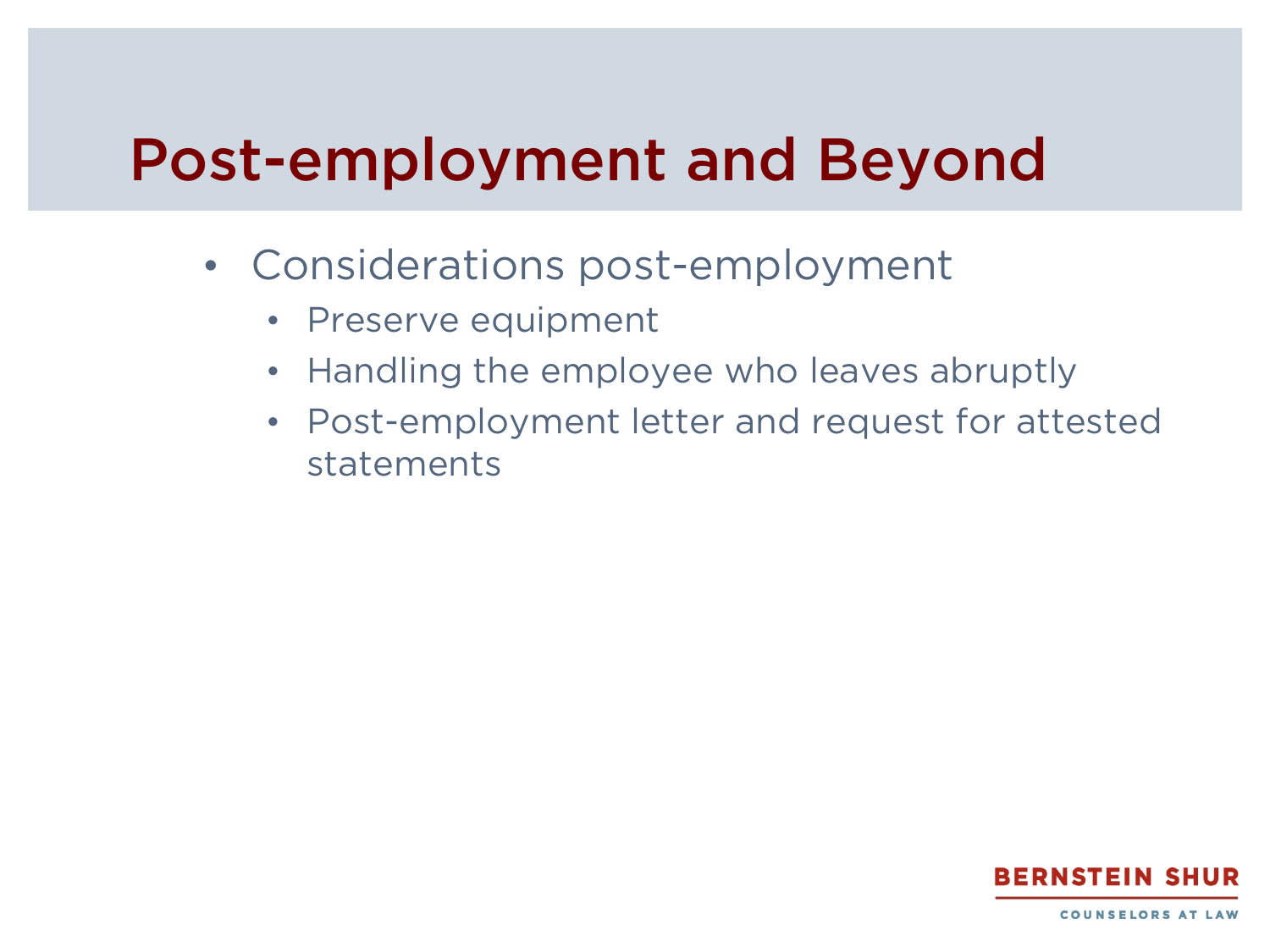#### What do I need to do?

- What do you have that you could protect?
- Is it worth protecting?
- Are you appropriately protecting it?
- What do you need to do to fix it?